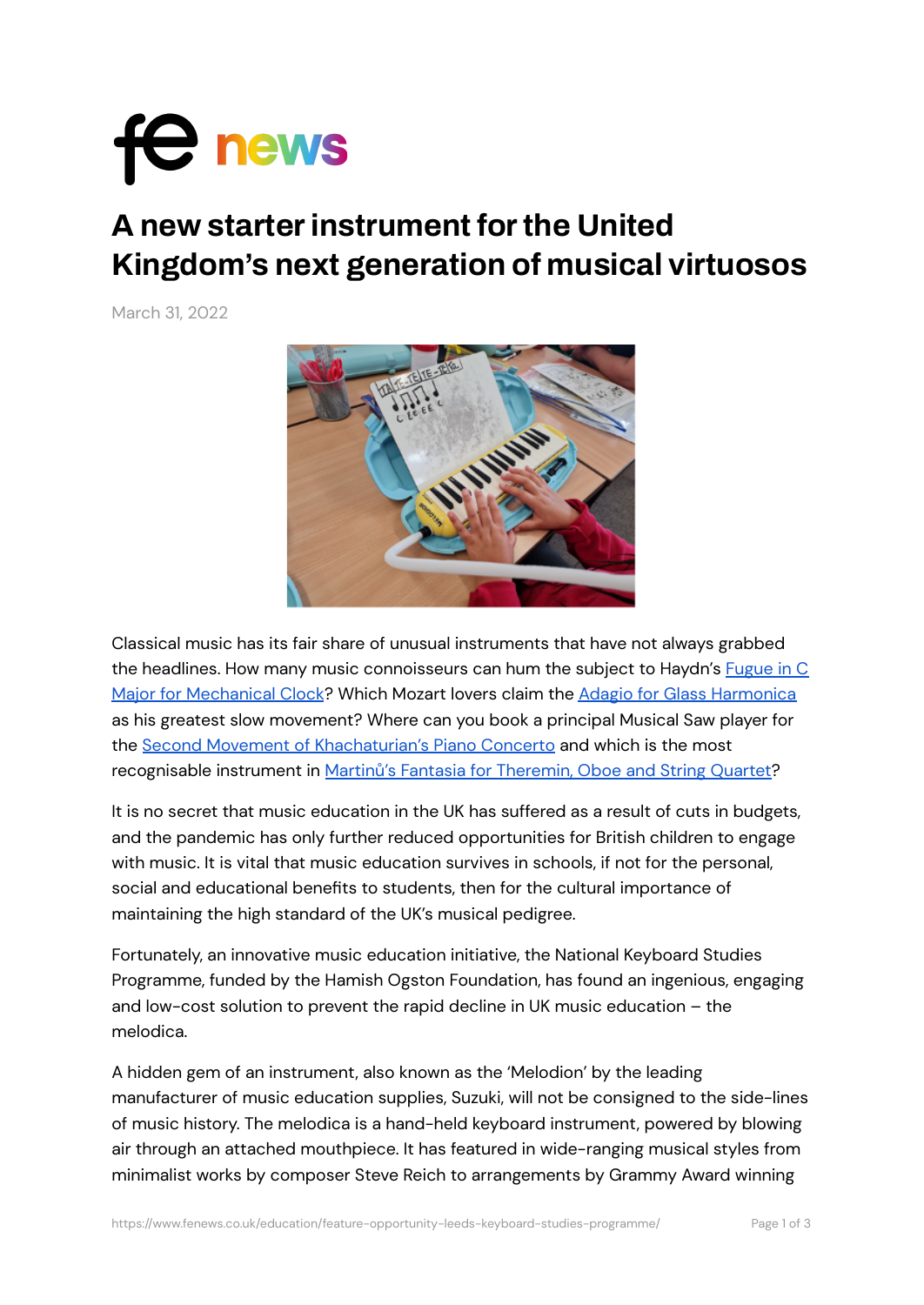musician Jacob Collier. This neat little instrument is also played by Brazilian multi-instrumentalist Hermeto Pascoal and has featured in songs by Reggae musician Augustus Pablo.

The popularity of the Melodica is soon to be more widespread as it is now appearing in classrooms in the UK, resonating with the country's youngest musicians through the innovative music education initiative, The Keyboard Studies Programme. Initially established by the Diocese of Leeds, the programme has followed the example of countries such as Japan and Germany and is using the melodica as a starter instrument for young musicians learning their first tricks in the music trade. The advantages of starting aspiring musicians in primary schools on the melodica are clear: as a fun, portable, inexpensive, zero-maintenance instrument, the melodica is extraordinarily resilient to increasingly stretched school budgets and storage facilities.

The programme itself benefits from a simple structure which gives students a clear progression route from the melodica to the accordion, piano and then the organ. Built into the programme is the aspiration to furnish children with the foundations to be skilful, multi-talented individuals who might even go on to study at top international universities or conservatoires.

The idea of providing young people with the possibility of a long-term trajectory resonates with the programme's sole supporter, the Hamish Ogston Foundation. The Keyboard Studies Programme is supported by the Foundation, which has provided £750,650 over five years to establish the largest and highest-quality teaching school in the UK for keyboard instruments, using the melodica for whole-class primary school teaching.

Currently, the Keyboard Studies Programme reaches 830 pupils within the whole-class programme and 150 individual lessons are being given to students who have gone on to study the accordion, piano and organ. This initiative is not only about providing the UK's next generation of musicians with their first access point in music, but also a framework for those who want to progress.

The fact that the team of progressive music educators in Leeds are making this programme work with such success bodes well for the rest of the UK. Looking to the future, there are now plans for the expansion of The Keyboard Studies Programme alongside the current roll out of the National Schools Singing Programme. The Singing Programme is another musical initiative supported by The Hamish Ogston Foundation which is bringing expert-led singing sessions into Catholic state schools across the UK with schools in Dioceses from Portsmouth to Aberdeen all taking up the cause. At the inaugural National Schools Singing Programme Conference in early March, Hamish Ogston announced the Foundation's intention to provide funding for further Keyboard Studies Programmes in areas that had established financially sustainable Singing Programmes.